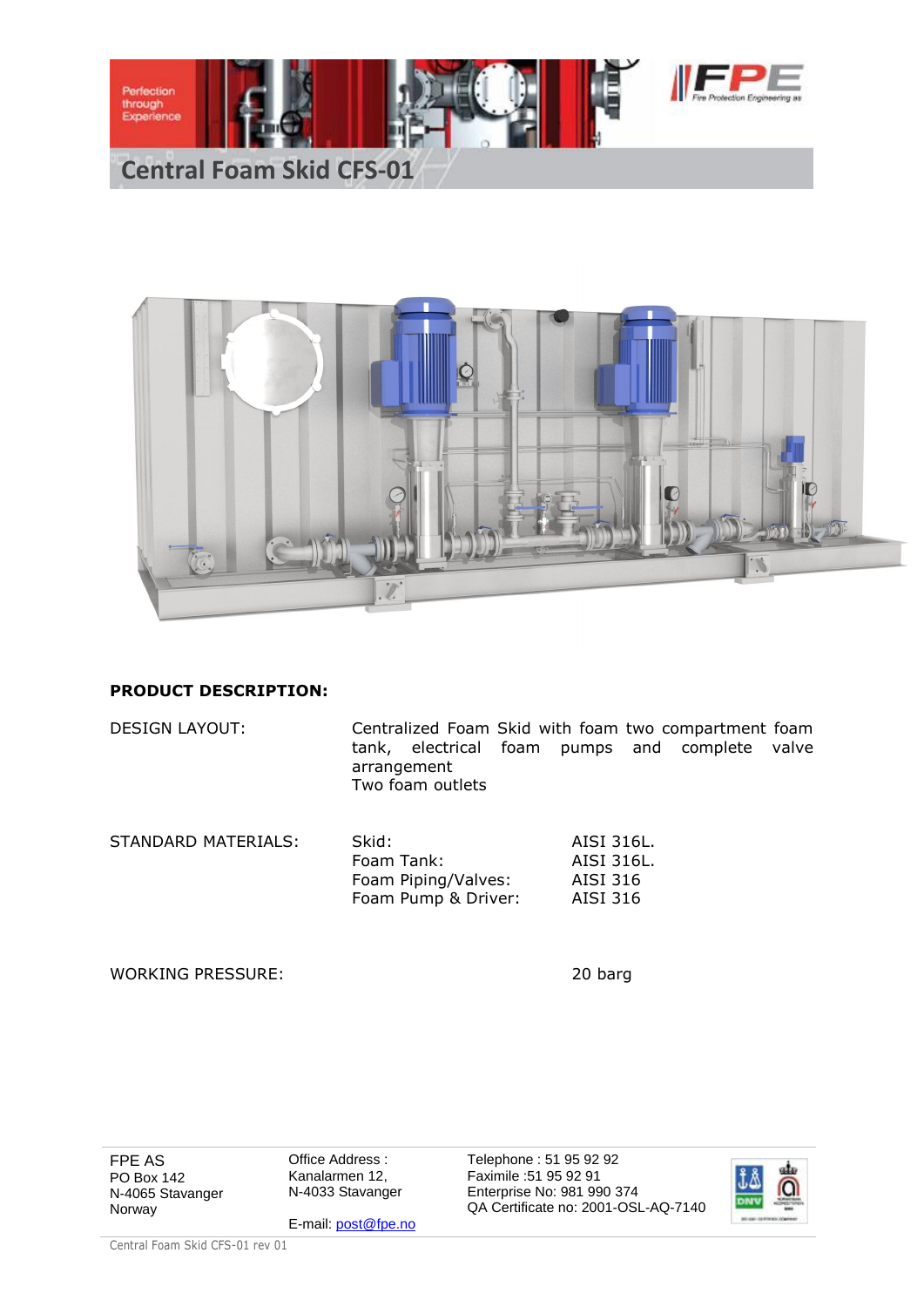

## System logic drawing (typical)



FPE AS PO Box 142 N-4065 Stavanger Norway

Office Address : Kanalarmen 12, N-4033 Stavanger

E-mail: post@fpe.no

Telephone : 51 95 92 92 Faximile :51 95 92 91 Enterprise No: 981 990 374 QA Certificate no: 2001-OSL-AQ-7140



Central Foam Skid CFS-01 rev 01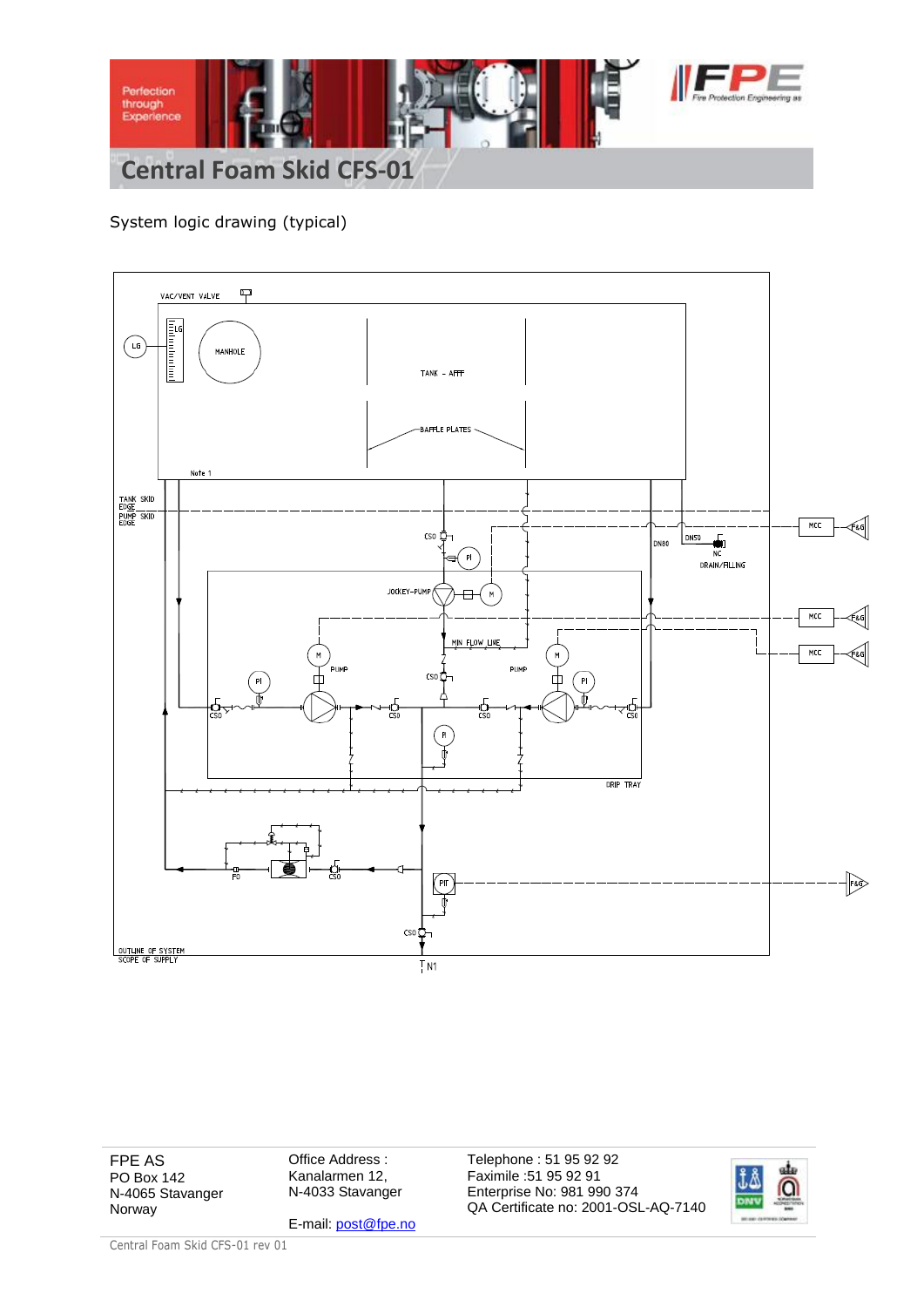

## **DESCRIPTION**

The Central Foam System is a system consisting of a foam tank reservoir and a foam pump set, which is feeding pressurized foam liquid into a piping distribution system. This piping distribution system can be connected to all foam consuming products, like deluge skids, monitor skids, hydrants, hose reels etc. The foam liquid used will normally be an AFFF type foam liquid, which may, or may not be part of the package supply.

Some equipment like chemical injection packages, methanol tanks, and other equipment containing alcohols, will have to foam supply from a different source, as these units requires Alcohol resistant foam liquids.

Central Foam Systems are designed to project specifications for each project.

The size of the foam tank is designed based on the largest firewater scenario, and on the minimum operation time defined by project specifications. The shape of the foam tank can also be designed based on available footprint and height restrictions for each project.

The system logic shown on above sketch is a typical design, and shows a system with a 2 x 100% foam tank with 2 off foam pumps, plus a jockey pump which will keep the piping distribution system liquid filled and pressurized at all times.

The system incorporates minimum flow valve arrangements to protect the pumps, necessary isolation valves, strainers, gauges and instrumentation.

The foam pumps could be the centrifugal pump type, or it could be a positive displacement pump.

The foam pumps are supplied according to Clients Specification in terms of Voltage and Ex-rating.

FPE AS PO Box 142 N-4065 Stavanger Norway

Office Address : Kanalarmen 12, N-4033 Stavanger

E-mail: post@fpe.no